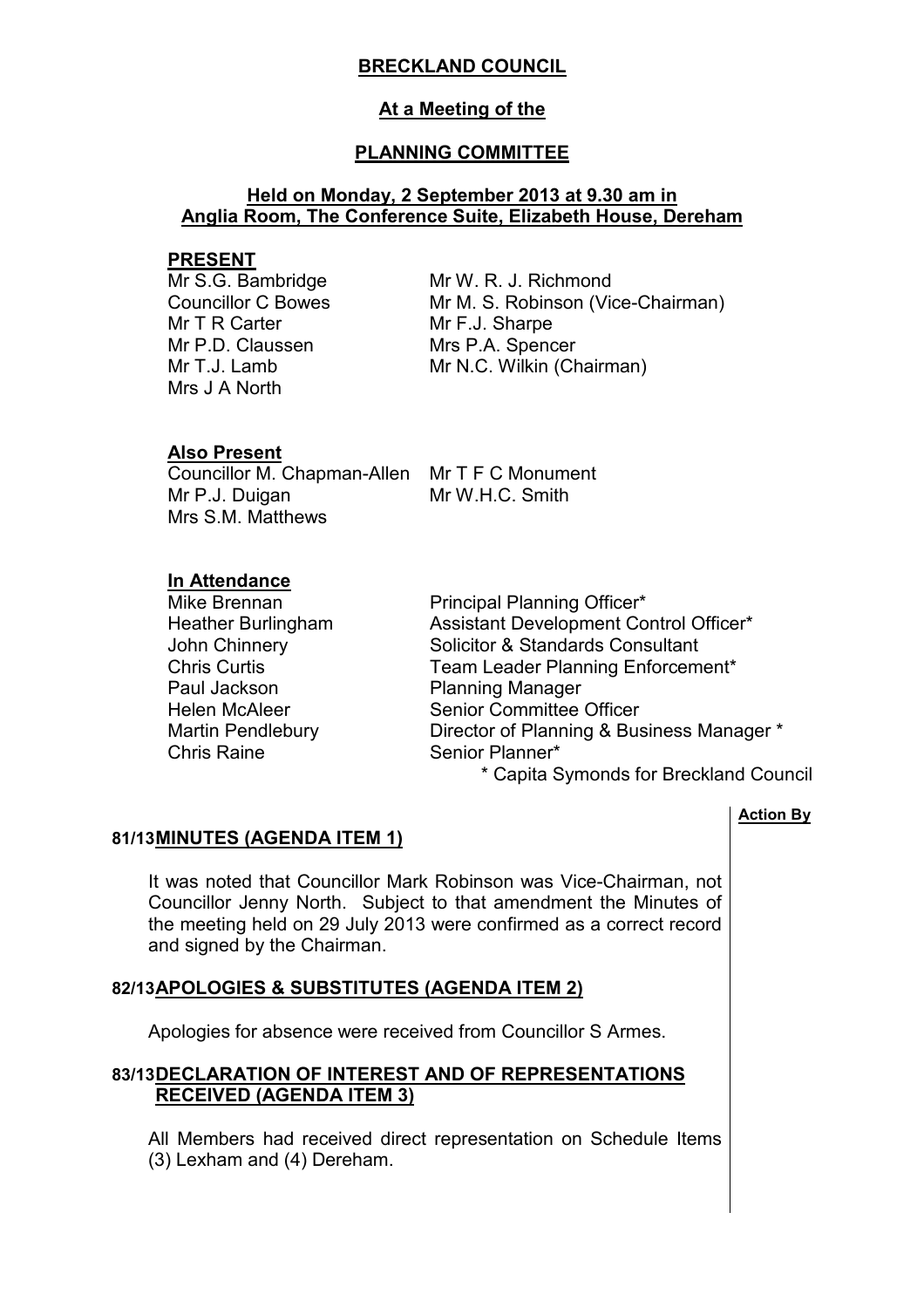## **84/13 LOCAL DEVELOPMENT FRAMEWORK (STANDING ITEM)(AGENDA ITEM 7)**

 The Director of Planning & Business Manager gave Members a brief update on the work being undertaken by the Planning Policy Team.

- Preliminary work on the Issues and Options document for the emerging Local Plan had commenced.
- The Draft Charging Schedule for CIL was being prepared. Public consultation had identified the need for further viability work which was currently in progress. It was anticipated that further consultation on the Draft Charging Schedule would commence at the end of 2013.
- Consultation responses from statutory bodies and key stakeholders on the Sustainability Appraisal Scoping Report had resulted in modifications to the document.
- The level of housing need and employment growth required in the district was being investigated to support the emerging Local Plan. Work was ongoing on a Housing Numbers Assessment and an Employment Growth Study had been commissioned. The Council had completed the Five Year Housing Land paper and was close to completion on the Local Annual Monitoring report.
- The first application for the designation of a Neighbourhood Plan had been received from Attleborough Town Council working in partnership with Besthorpe and Old Buckenham Parish Councils. The application was out for consultation until 27 September 2013.

Councillor North clarified that Besthorpe formed part of the Attleborough Wards and that only the Bunns Bank Industrial Area of Old Buckenham was being included to form a cohesive Neighbourhood Plan.

# **85/13 SCHEDULE OF PLANNING APPLICATIONS (AGENDA ITEM 9)**

**RESOLVED** that the applications be determined as follows:

(a) Item 1: ROCKLANDS: Mill Farm, Scoulton Road: Erection of free range chicken shed to replace existing damaged by fire: Applicant: Mr H Irwin: Reference: 3PL/2013/0562/F

This application proposed the replacement of a building damaged by fire. The new building would be subject to conditions regarding pest control and noise which would be an improvement for neighbour amenity.

Mr Davidson (for Applicant) queried the renewable energy condition. He noted that the new building would have minimal energy usage and improved heating providing a massive saving on the previous old building. The condition would be an additional capital cost.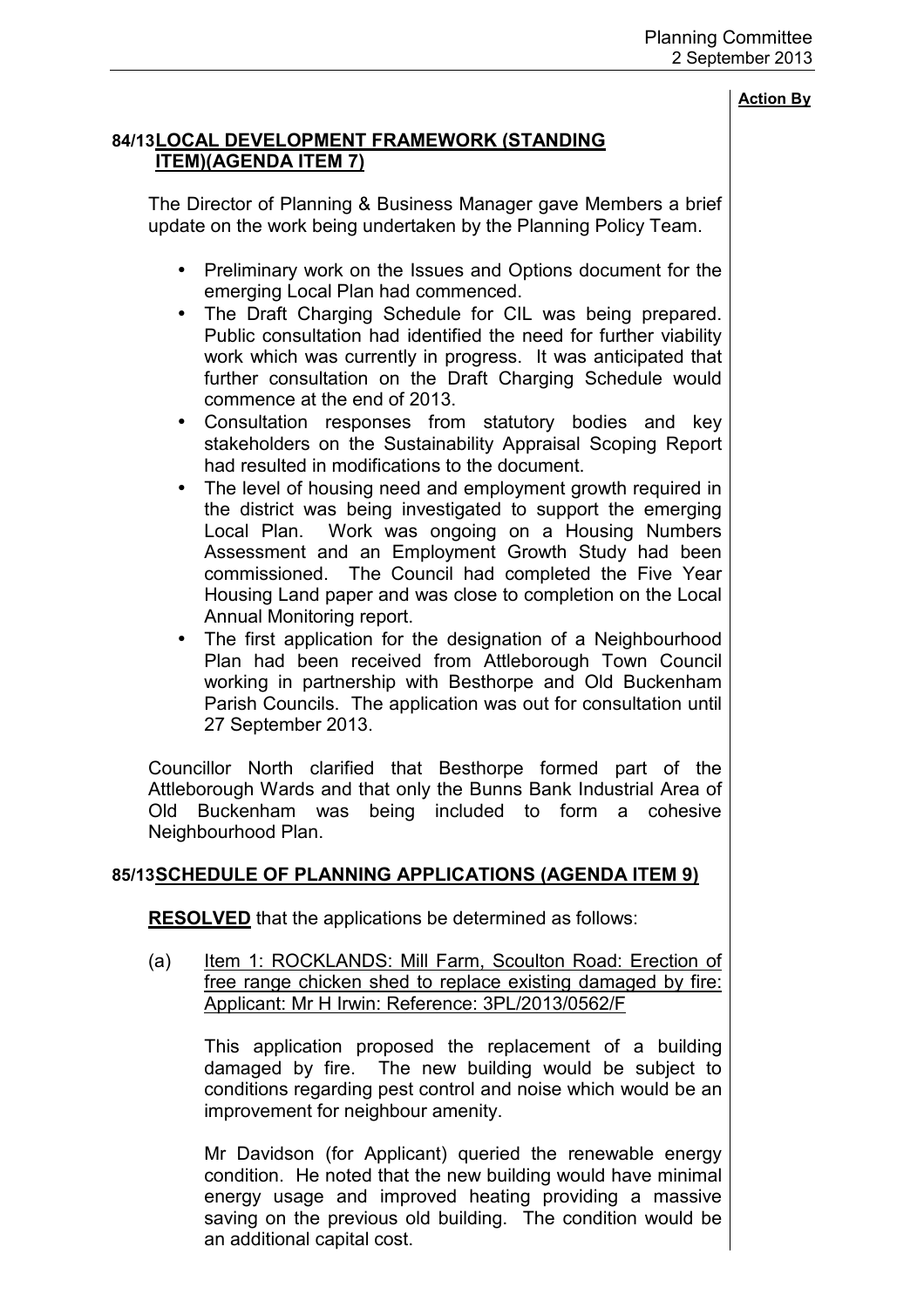Councillor Smith (Ward Representative) was representing the neighbour who was not objecting to the proposal but was suggesting that the new building could be sited across the road or further away from his house. He also requested stringent pest control.

Councillor North was concerned that if the building was moved across the road there was no screening and it would stand out in the landscape.

It was confirmed that the new building was the same size as the previous and that additional land had been planted with trees for use by the free range chickens. It was also clarified that stringent pest control standards were maintained using a reputable company.

Councillor Claussen thought that the delegations policy needed revisiting as the application should not have had to come to Committee.

### **Approved, as recommended.**

(b) Item 2: YAXHAM: Lord Nelson Public House, Norwich Road: Change of use from public house (A4) to wholly residential (C3) including change of use of car park to domestic garden: Applicant: Mr & Mrs Bryan Aslett: Reference: 3PL/2013/0592/F

This application for change of use would make very little change to the external appearance of the property. The pub had been losing money for three years prior to closing. Members were advised that there were other pub/restaurant facilities close by in Yaxham and Mattishall.

Ms Smith (Agent) said the property had been purchased and money invested to enhance the restaurant facilities to try to develop the business. Since its closure other community uses had been sought but not supported. It had been marketed for 20 months and the price had been reduced twice but no purchasers had been found. It was not commercially viable or economically sustainable.

Councillor Lamb was concerned about the loss of public houses and asked about the Community Right to Bid scheme. The Solicitor explained that it was up to community groups to apply to the Local Authority and no application had been received in this case so far as he was aware.

Councillor Sharpe asked questions about the purchase, licensing and sale of the property. It was clarified that the premises were still licensed and that investment, marketing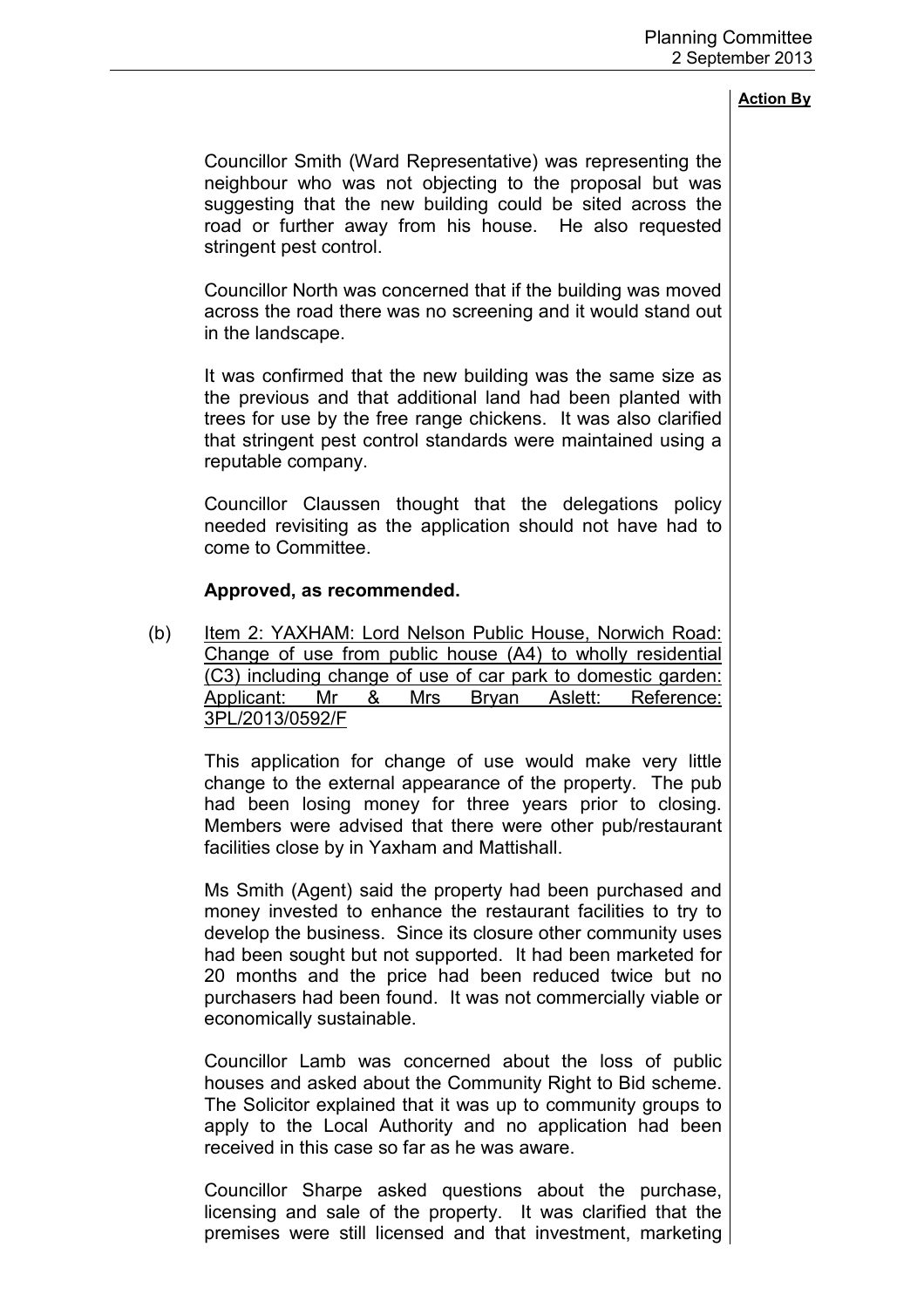and attempts to find alternative use had been unsuccessful.

The applicant advised that he wanted to stay in residence. With regard to people using the driveway to wait for the local bus service he explained that there had never been a formal bus stop there. He now worked nights and had been disturbed by buses outside his bedroom window. Buses could be hailed from any location and would stop to pick up passengers.

## **Approved, as recommended.**

(c) Item 3: LEXHAM: The Manor House: Amendment to 3PL/2011/0790/F to include changing tents to bothys, increasing size of one treehouse and bund – part retrospective: Applicant: Mr Edmund Colville: Reference: 3PL/2013/0611/F

All Members had received direct representation.

The application proposed changes to an earlier permission. The permission had included accommodation in a previous piggery building which had since burnt down. The materials from that building had been used to construct the bund which had been built to protect neighbours from noise. The bund, an outdoor kitchen and part of an outdoor bathroom were retrospective.

Members were shown pictures of the existing bothys and tree houses which sat well in the site and reflected the woodland setting. A boundary fence had been erected to prevent views into the adjacent dwelling and garden. The applicant was prepared to erect a second structure 8-10 metres from the boundary to provide a buffer zone and to mitigate concerns of visual intrusion.

Mr Richardson (Supporter) declared an interest as an employee of the business. He spoke on behalf of the 11 people employed. It was an attractive place to work and provided long-term employment. The fire had caused the site to close for nine months and the employees were lucky to have kept their jobs. They had all worked hard to raise the standards for visitors. It was good to have such a facility on a previously unused site.

Mr Colville (Applicant) acknowledged the objections to the proposals and apologised for the retrospective nature of some parts. The fire had caused problems. There had been insufficient insurance but a DEFRA grant had been obtained and had included suggestions for improvements to the facilities. For financial reasons they had had to be ready to open for the summer. He asked Members to visit the site if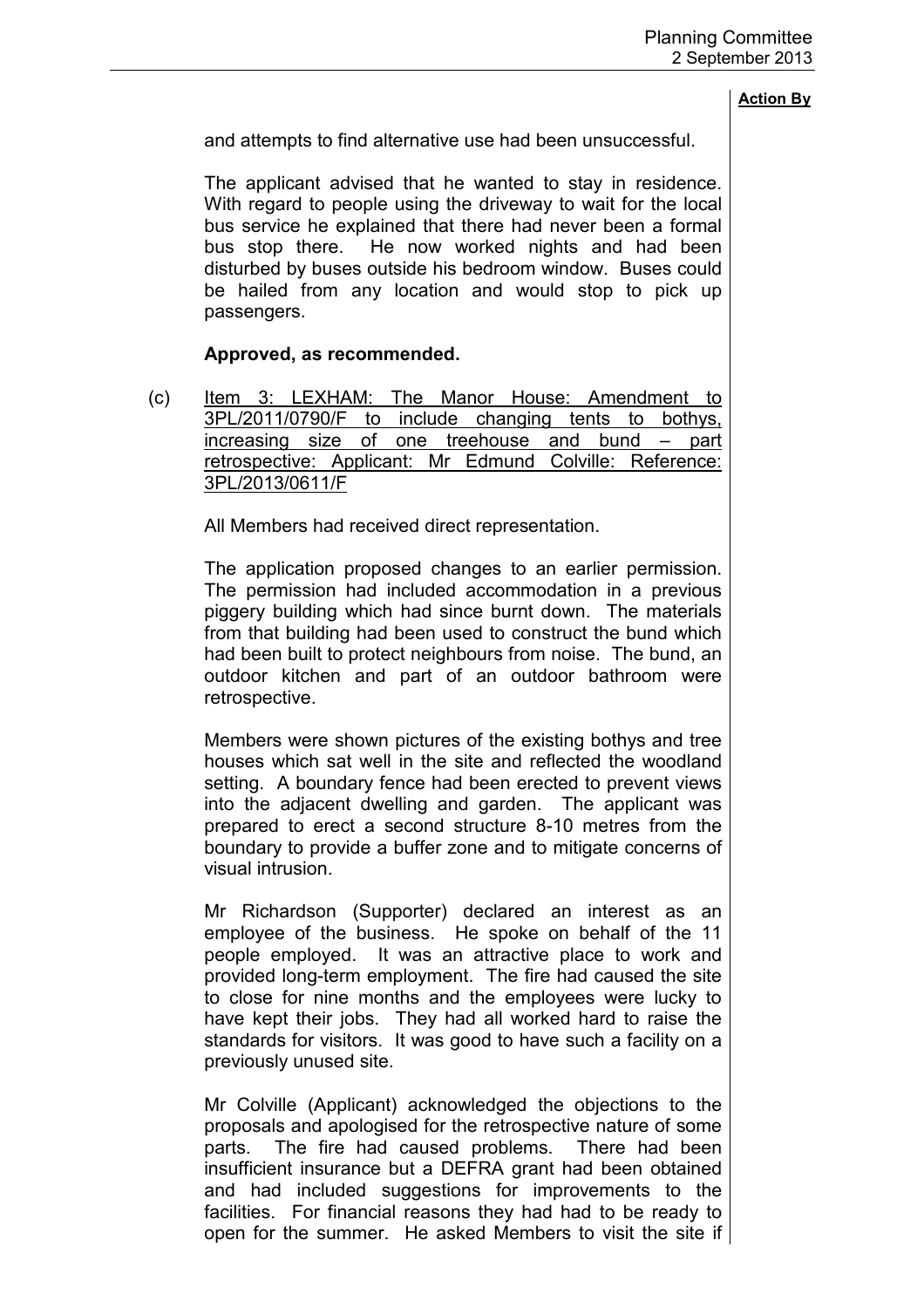they were unsure. The bothys had been designed with soundproof back walls to mitigate against noise. The rooms in the piggery were not being replaced and so there was actually a reduction in accommodation. He hoped to employ more local people in future.

Councillor Kiddle-Morris (Ward Representative) congratulated the Applicant on the success of the venture which had originally received permission as a residential education centre. There had since been permission for further accommodation and the site had diverged from education to tourism. If the current application was approved there was concern that neighbour amenity could be affected by more and more camping on site.

Councillor Bambridge agreed that there was a need to guard against visual intrusion. He asked if it was the intention to enlarge the site and Mr Colville explained that the original intention had been to convert a large barn on site for education use. The campsite was a way of raising the capital for that. The campsite was for holidaymakers and was critical to the overall business but there was no intention to increase the numbers above about 60. Rural tranquillity was the selling point.

The Chairman had visited the site and had found it pleasant and not particularly noisy. He thought the structures blended in well.

Councillor North supported the idea of the buffer zone. Mr Colville suggested that planting would be more natural but as it was likely to be slow growing some natural fencing could be incorporated as well.

Councillor Spencer asked about the education facilities and was advised that visiting tutors were sometimes accommodated on site, but many were local people that just visited for the day.

### **Approved, as recommended, subject to an extra condition to provide additional screening.**

(d) Item 4: DEREHAM: 18 School Lane, Toftwood: Conversion and extension of existing bungalow to form day nursery: Applicant: Little Owls Day Nursery: Reference: 3PL/2013/0634/F

All Members had received direct representation.

This application proposed the conversion and extension of a bungalow to form a larger nursery.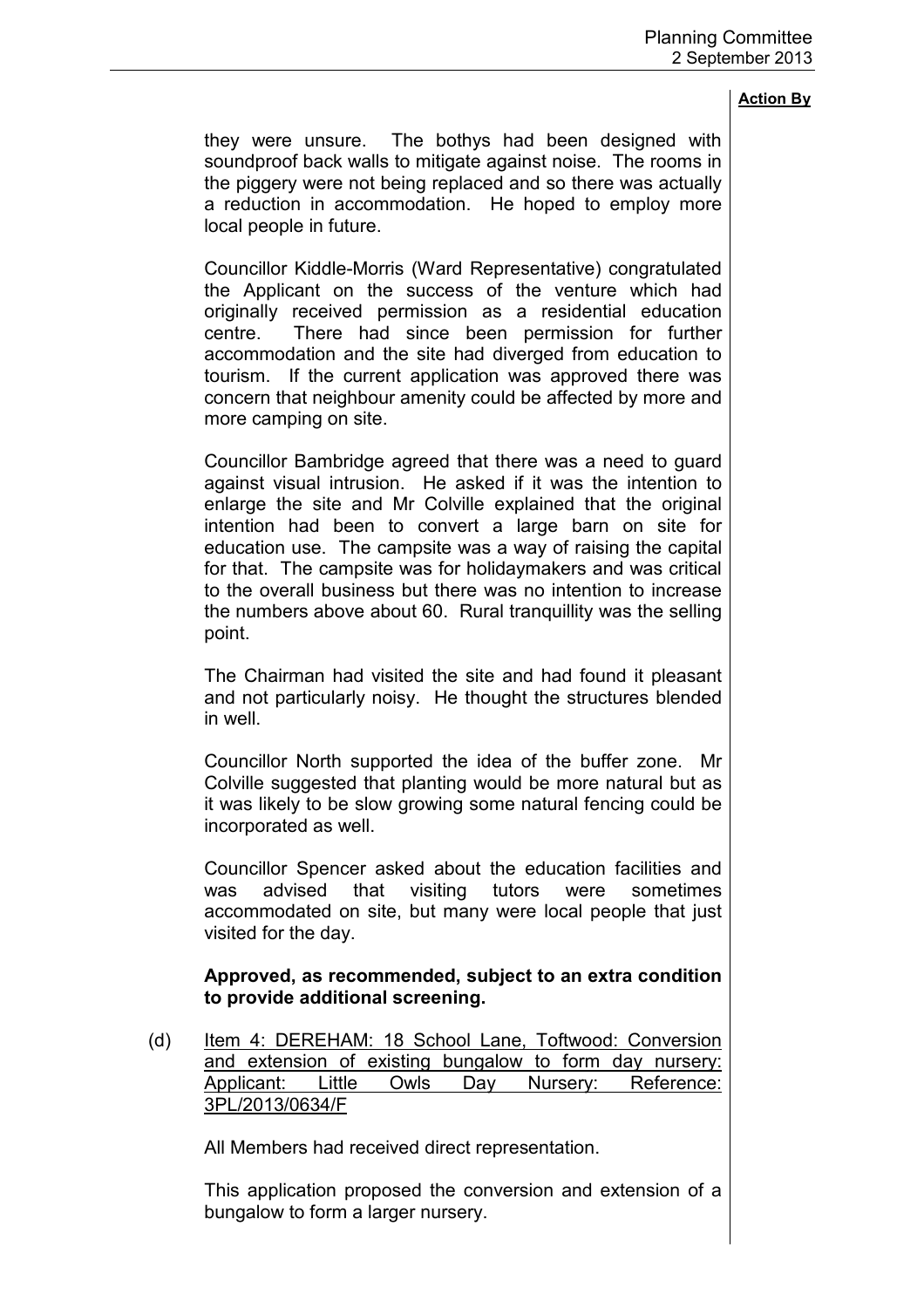There had been significant objections to the proposals on grounds including parking and traffic concerns. George Freeman MP had written concerning the objections to stress the importance of localism. Councillor Goreham (Ward Representative) had commented that the site was at capacity.

The area closest to the neighbouring property would be kept free from play equipment to protect amenity.

Ms Packard Iveson (Objector) said that incorrect evidence had been provided, there was no Travel Plan or proper transport assessment and the nursery had received many verbal complaints from residents about parking. There were numerous objections; most of the support came from parents of children at the nursery. The proposal was not supported by local people.

Mr Watts (Applicant) had managed the nursery with his wife for ten years. It was full to capacity with a long waiting list. They wanted to expand to provide a dedicated baby unit. There was huge demand for under two years old places. The baby nursery would provide six new employment positions and allow prospective parents to return to work earlier. The nursery offered breakfast and after-school clubs which extended the drop-off periods and nursery sessions were staggered to avoid school times.

Councillor T Monument (Ward Representative) had been contacted by local objectors about the lack of adherence to the conditions of previous approvals and asked that the Council ensured that conditions were properly enforced this time. The on-road parking problems had only occurred since the nursery opened. He asked that delivery hours be restricted with a vehicle movement ban before 6.30am. The general feeling was that the nursery had outgrown its position and should move to a more suitable location.

Councillor Robinson was concerned about parking spaces being used by staff. Mr Watts advised that no spaces were dedicated for staff. Agreement was being sought from two local businesses to provide staff parking. The nursery was happy to support no parking on Boyd Avenue.

Members' views were split with some feeling that the nursery had outgrown its position and was causing parking problems and affecting amenity, whilst others felt that it was in a good location close to nearby schools and that parking issues could be address through other means such as yellow lines.

After discussion the vote was five in support of the recommendation and five against. The Chairman's casting vote was in favour of the recommendation as he did not feel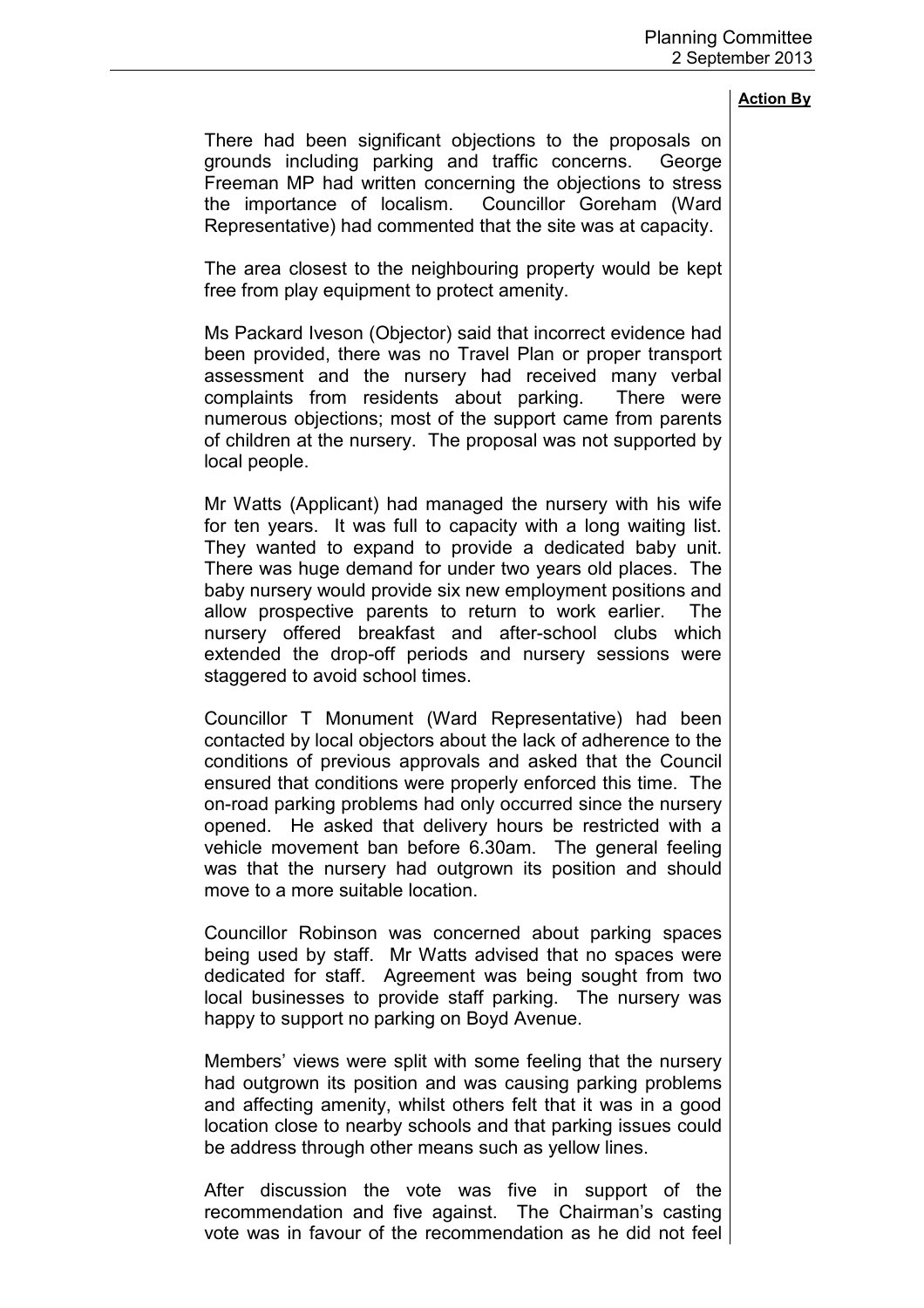that the parking problems outweighed the need for the nursery.

### **Approved, as recommended.**

(e) Item 5: SWAFFHAM: 38 Mill Farm Nurseries: erection of detached dwelling and garage: Applicant: Mr & Mrs D Maclean: Reference: 3PL/2013/0684/F

This proposal was very similar to a previous application refused on grounds of the design and scale of the building being out of keeping with the area.

Mr Birtles (Objector) spoke on behalf of four near neighbours to the site. He noted that the Town Council and Ward Representative had also raised strong objections. The proposal was virtually identical to the previous plan and was still too large for the site. It appeared two-storey on an estate of 63 bungalows and the roof lights facing the street stuck out like a sore thumb.

Mr Blackmur (for applicant) noted that the immediate neighbours had no objection. The building was in keeping and appropriate and the velux windows were similar to others nearby.

Councillor Matthews (Ward Representative) reinforced her previous objection saying there had been extremely minimal changes and the garage still did not have a flat roof like all the others. Southlands estate was adjacent to Mill Farm and so there were 200 bungalows altogether. Only one had a roof light looking on to the road.

Councillor Bowes was disappointed that the application was back with such a small change, as she had expected a much bigger reduction.

Councillor North agreed and although she thought it was a nice design it was in the wrong place.

The recommendation was not supported.

### **Refused, on grounds of size and scale.**

| notes to the ocheand |                                            |  |
|----------------------|--------------------------------------------|--|
| Item No              | <b>Speaker</b>                             |  |
|                      | Cllr Smith - Ward Representative           |  |
|                      | Mr Davidson - for Applicant                |  |
| 3                    | Cllr Kiddle-Morris - Ward Representative   |  |
|                      | Mr Richardson - Supporter                  |  |
|                      | Mr Colville - Applicant                    |  |
|                      | <b>Cllr Monument - Ward Representative</b> |  |

## **Notes to the Schedule**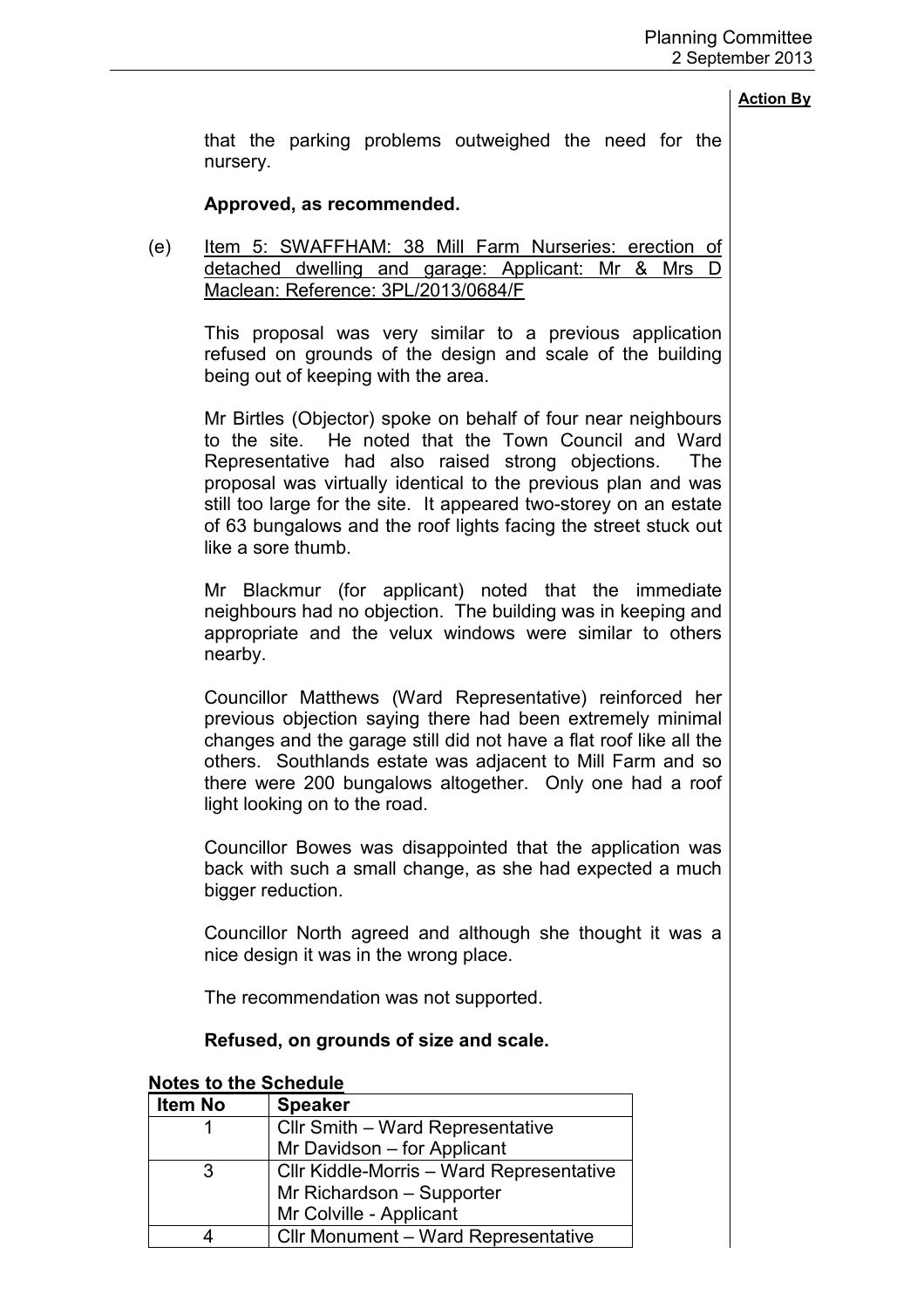|   | Ms Packard Iveson - Objector<br>Mr Grimble - Objector<br>Mr Watts - Applicant<br>Mr Burton - Agent |
|---|----------------------------------------------------------------------------------------------------|
| 5 | <b>CIIr Matthews - Ward Representative</b><br>Mr Birtles - Objector<br>Mr Blackmur - for Applicant |

#### **Written Representations Taken into Account**

| <b>Reference No</b> | <b>No of Representations</b> |
|---------------------|------------------------------|
| 3PL/2013/0684/F     | 5                            |
| 3PL/2013/0634/F     | 76                           |
| 3PL/2013/0562/F     |                              |
| 3PL/2013/0611/F     | 11                           |
| 3PL/2013/0592/F     |                              |

## **86/13 APPLICATIONS DETERMINED BY THE DIRECTOR OF COMMISSIONING (AGENDA ITEM 10)**

**Noted** 

### **87/13 APPEAL DECISIONS (FOR INFORMATION)(AGENDA ITEM 11)**

Noted.

# **88/13 APPLICATIONS DETERMINED BY NORFOLK COUNTY COUNCIL (FOR INFORMATION)(AGENDA ITEM 12)**

Noted.

## **89/13 EXCLUSION OF PRESS AND PUBLIC (AGENDA ITEM 13)**

**RESOLVED** that under Section 100(A) of the Local Government Act 1972 the press and public be excluded from the meeting for the following items of business on the grounds that they involve the disclosure of exempt information as defined in paragraph 1 & 2 of Schedule 12A to the Act.

### **90/13 ENFORCEMENT UPDATE (AGENDA ITEM 14)**

 Chris Curtis, Enforcement Team Leader, advised Members that the Team had not changed in numbers. He had replaced the S106 Monitoring Officer as well as taking on the Team of Debbie Wragg and Sue Arnold. He was trying to make the team both more effective and more efficient and was currently reviewing how matters were dealt with.

Enforcement information would no longer appear on the public agenda as the work was carried out under various pieces of legislation and cases could end up in court. Publicising the details could compromise investigations. The team would be happy to answer Members' questions and if they wished those questions to be